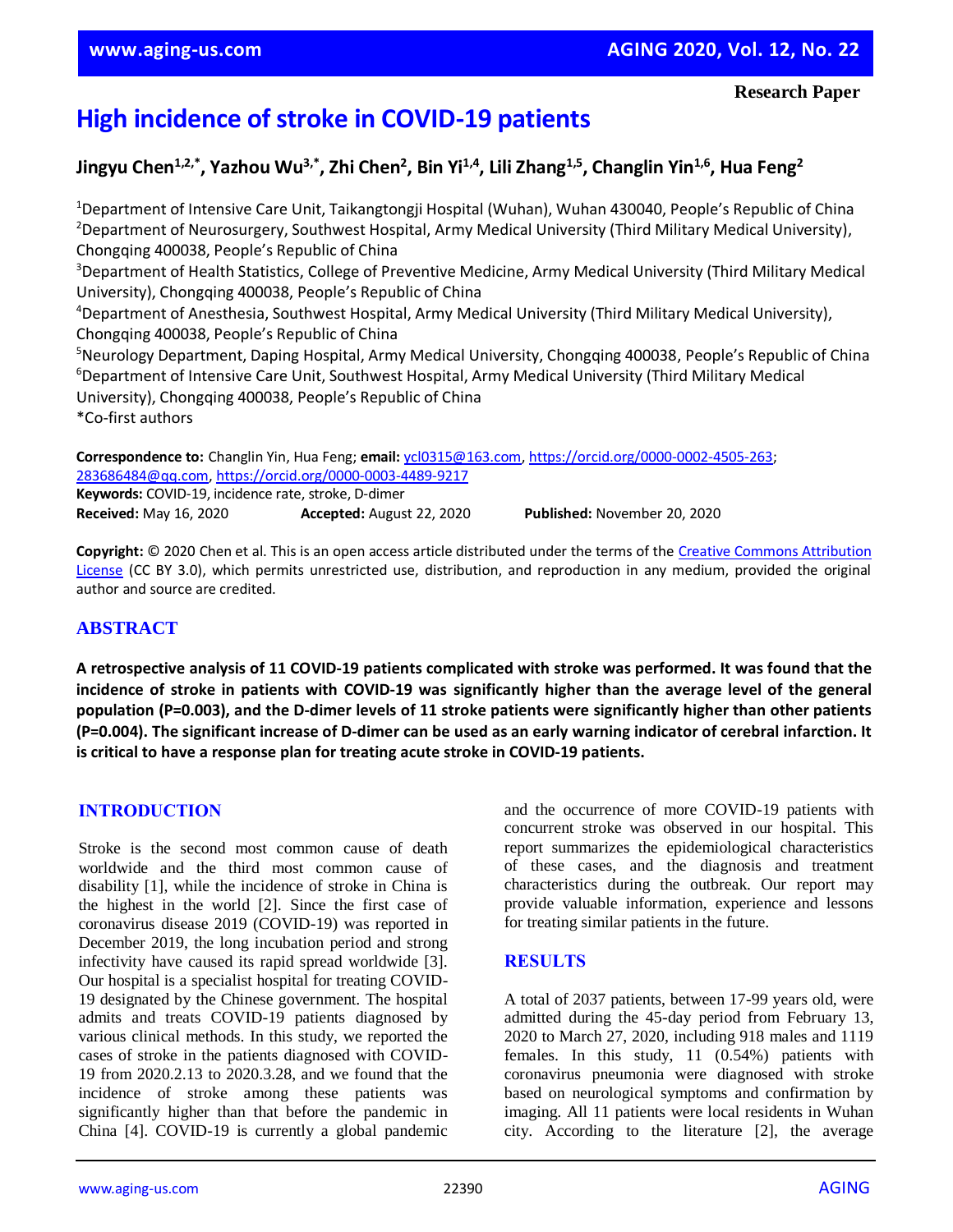incidence rate of stroke in China is 345.1/100000/year. We found that the age-standardized incidence of stroke in patients with COVID-19 was significantly higher than the average level in China ( $\chi^2$ =8.620, P=0.003, Table 1). All 2037 patients were examined for blood Ddimer levels after admission, and the median D-dimer level in 11 patients before stroke was 889.00 ng/ml (Interquartile Range 787), which was significantly higher than that of other 2026 patients (median value 696.00 ng/ml, Interquartile Range 298.3, Z=-2.846, P  $=0.004$ , Table 2). Ten patients from this group were negative for nucleic acid tests (with an interval of at least 1 day) and positive for antibody IgG within 14 days after admission. Among them, 2 cases progressed to severe bacterial pneumonia and respiratory failure, and were given tracheal intubation ventilator to assist breathing. These two patients were not improved in consciousness and limb movement disorders, and were transferred to other hospitals for further treatment. Two other patients with no improvement in respiratory symptoms and improved neurological symptoms, as well as five patients with improved respiratory symptoms and neurological dysfunction were also transferred to other hospitals for further treatment. One patient with intracranial hemorrhage underwent bilateral ventricle drainage surgery 15 hours after hemorrhage, and continued cerebrospinal fluid drainage after surgery, who died 1 day after surgery. In addition, one patient whose nucleic acid test was still positive for the re-examination recovered from limb disability and continued to be treated in our hospital.

# **DISCUSSION**

Increased cases of COVID-19 with concurrent stroke have been reported in this outbreak. The clinical study in New York showed that Large-Vessel stroke was presented as a feature of 5 Covid-19 patients of 33 to 49 years old. The incidence of young patients who didn't have any risk factors for strokes and mortality was much higher than expected [5]. Stroke includes cerebral hemorrhage and cerebral ischemia. About 80% of strokes are caused by ischemic cerebral infarction and 20% are caused by cerebral hemorrhage [6]. The COVID-19 patients with stroke in this study included 10 cases of cerebral ischemic stroke and 1 case of hemorrhagic stroke, which had roughly the same proportion as the general population. The agestandardized incidence of stroke in China was estimated to be 345.1/100,000 person/year [2]. The strategy to deal with the epidemic in China is comprehensive test, full collection of patients and fully covered treatment costs, thus the patients are highly cooperative and will be admitted to the hospital once they are diagnosed. There was no difference in the hospital visit rate due to factors such as age and treatment costs. The incidence

rate of stroke in this study was significantly higher than the previous incidence rate in China  $(P=0.003)$ , whereas existing data show that China is the Country with the highest incidence of stroke in the world [2].

Although the Severe acute respiratory syndrome coronavirus 2 (SARS-CoV-2) mainly attacks the lungs of patients, some patients with COVID-19 in China have developed symptoms of intracranial infections such as headache, epilepsy, and unconsciousness. Some even have symptoms related to COVID-19 after the first symptom of intracranial infection. Autopsy results of patients with COVID-19 showed that the brain tissue was hyperemic and edematous, and some neurons degenerated [7]. Neurologic injury has been confirmed in the infection of other CoVs such as in SARS-CoV and MERS-CoV. The researchers detected SARS-CoV nucleic acid in the cerebrospinal fluid of those patients and also in their brain tissue on autopsy [8]. Some researchers obtained the SARS-CoV-2 genome sequence in cerebrospinal fluid samples of patients with COVID-19 accompanied by neurological symptoms. In a study of 214 patients with COVID-19, neurologic symptoms were seen in 36.4% of patients and were more common in patients with severe infection (45.5%) according to their respiratory status, which included acute cerebrovascular events, impaired consciousness, and muscle injury [9]. Infection is related to the increased risk of stroke. The virus itself and the inflammatory response and release of inflammatory mediators after infection may all lead to an increased risk of stroke. Studies that used case cross-over analysis and conditional logistic regression observed that every infection type was associated with an increased likelihood of acute ischemic stroke, and respiratory infections were associated with subarachnoid hemorrhage [10]. In addition, SARS-CoV-2 was also found in autopsy brain tissue. More and more data also suggest that inflammation increases the risk of stroke. A meta-analysis included the results of 54 prospective studies confirmed that C-reactive protein concentration was associated with the long-term risk of cardiovascular events (including ischemic stroke) [11]. The C-reactive protein of all patients in this group of cases before stroke was higher than normal value. The white blood cell count is associated with ischemic events in high-risk groups, including stroke, myocardial infarction, and vascular death [12]. A prospective longitudinal cohort study also found that an increase in white blood cell count was independently associated with an increased risk of ischemic stroke among participants without a stroke history [13]. Six patients in this group had a white blood cell count higher than normal before the stroke.

Increased level of fibrinogen is significantly associated with stroke risk, increased stroke severity, and poor stroke outcomes [14]. Many studies have investigated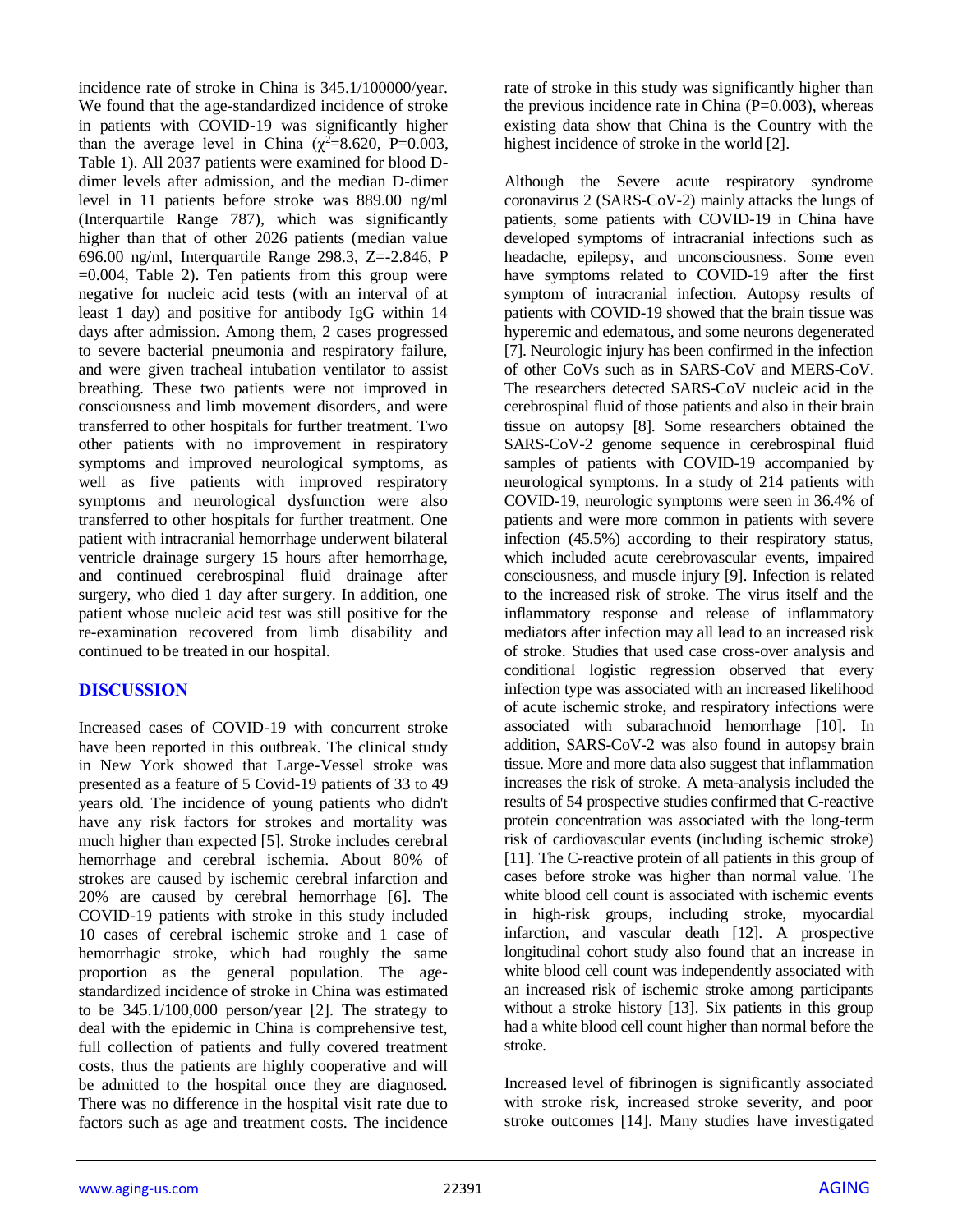| Table 1. Comparation of incidence rate. |  |
|-----------------------------------------|--|
|-----------------------------------------|--|

| This group  |                         |      |                  |          |         |        | Literature [2]   |                     |                     | Literature [2]      |             |
|-------------|-------------------------|------|------------------|----------|---------|--------|------------------|---------------------|---------------------|---------------------|-------------|
|             | N1<br>Stroke<br>Control |      | <b>Incidence</b> | Stroke   | Control | N1     | <b>Incidence</b> | <b>Standardized</b> | <b>Standardized</b> | <b>Standardized</b> |             |
|             |                         |      |                  |          |         |        |                  |                     | population          | rate                | rate        |
| $<$ 50 year |                         | 529  | 530              | 0.001887 | 152     | 288990 | 289142           | 0.00525693          | 289672              | 0.0018868           | 0.000525693 |
| $>50$ year  | 10                      | 1497 | 1507             | 0.006636 |         | 1497   | 1507             | 0.006636            | 193052              | 0.0066357           | 0.007784072 |
| Total       | 11                      | 2026 | 2037             | 0.0054   | 1643    | 479044 | 480687           | 0.003418025         | 482724              | 0.003786            | 0.003428479 |

**Table 2. Comparation of D-dimer.**

|         |      | Mean   | <b>Std. Deviation</b> | <b>Minimum</b> | <b>Maximum</b> | <b>Median</b> | Interquartile<br>Range |       |       |
|---------|------|--------|-----------------------|----------------|----------------|---------------|------------------------|-------|-------|
| stroke  |      | 769.64 | 336.04                | 640.0          | 4486.0         | 889.0         | 787.0                  | 2.846 | 0.004 |
| control | 2026 | 694.60 | 4.08                  | 219.0          | 1994.0         | 696.0         | 298.3                  |       |       |

the role of D-dimer as a marker of hypercoagulable state in stroke. In a case-control study involving 204 patients with ischemic stroke, the D-dimer levels of 104 patients with active cancer were significantly higher than that of 100 patients with inactive cancer [15], and even the Ddimer level of patients with cardiogenic stroke was also increased [16]. The D-dimer is a product of fibrinogen degradation. The elderly patients with COVID-19 accounted for the majority, especially in critically ill patients, and the D-dimer was significantly increased after the onset [17]. In this study, the D-dimer level before stroke was higher than the normal value, and also higher than the average value of that in other patients without stroke  $(P=0.004)$ , indicating that patients with high Ddimer may be more likely to develop stroke. COVID-19 patients with severe infection had higher D-dimer levels than that of patients without severe infection [9]. This may be the reason why patients with severe infection are more likely to develop cerebrovascular disease. Recently, there are also some reported cases of venous sinus and deep vein thrombosis that attracted our attention. Inflammatory response caused by viral infections can lead to endothelial dysfunction and coagulation activation, which may cause thrombosis and fibrinolysis. Therefore, SARS-CoV-2 infection is associated with hypercoagulability and the potential risk of thrombosis. In the case of viral infections, antiphospholipid antibodies may be present briefly at low levels, which could be a postinfection mechanism for further extensive thrombosis. In addition to causing endothelial damage and systemic inflammatory reactions, SARS-CoV-2 infection may also promote the prethrombotic state of patients with venous occlusion, resulting in a large amount of blood clotting. However, the pathophysiology of COVID-19 complicated with thrombosis is still uncertain, and further research is needed.

In addition, it is worth mentioning that COVID-19 is highly contagious. During the outbreak, patients need to be admitted and treated to achieve the purpose of isolation. China, the United States, and many European countries with severe epidemics have adopted different strategies to admit COVID-19 patients. Since most of the medical structures for centralized treatment are temporarily established or modified, the personnel, facilities, and medicinal materials are mainly focused on the respiratory system and critical care caused by the coronavirus. As a result, there is a lack of personnel and equipment for stroke diagnosis and treatment, such as neurosurgeons, CT and nuclear magnetic resonance used for cerebral vascular imaging examination, neurosurgery operation room, and intervention room. Factors such as infection control and utilization of medical resources also need to be considered for outpatient transfer. In addition, surgery, thrombolysis, and thrombectomy for some acute strokes have strict time windows, and it is necessary to practice in advance to complete neurosurgery or endovascular treatment under enhanced protection.

In this study, the patient with cerebral hemorrhage (case 3) received surgical treatment only 15 hours after CT examination, while 2 patients with large-area infarction (case 1, 2) missed the time window for intravascular treatment. Thus, it is necessary to establish a set of plans in advance for responding to acute stroke in the hospital and to improve the related personnel and equipment configuration, or to establish a fast, safe, and controllable transfer mechanism according to different conditions in the epidemic area.

# **CONCLUSIONS**

The incidence of stroke in patients with COVID-19 was significantly higher than that of the general population. The significant increase of D-dimer can be used as an early warning indicator of cerebral infarction. A response plan for acute stroke is necessary.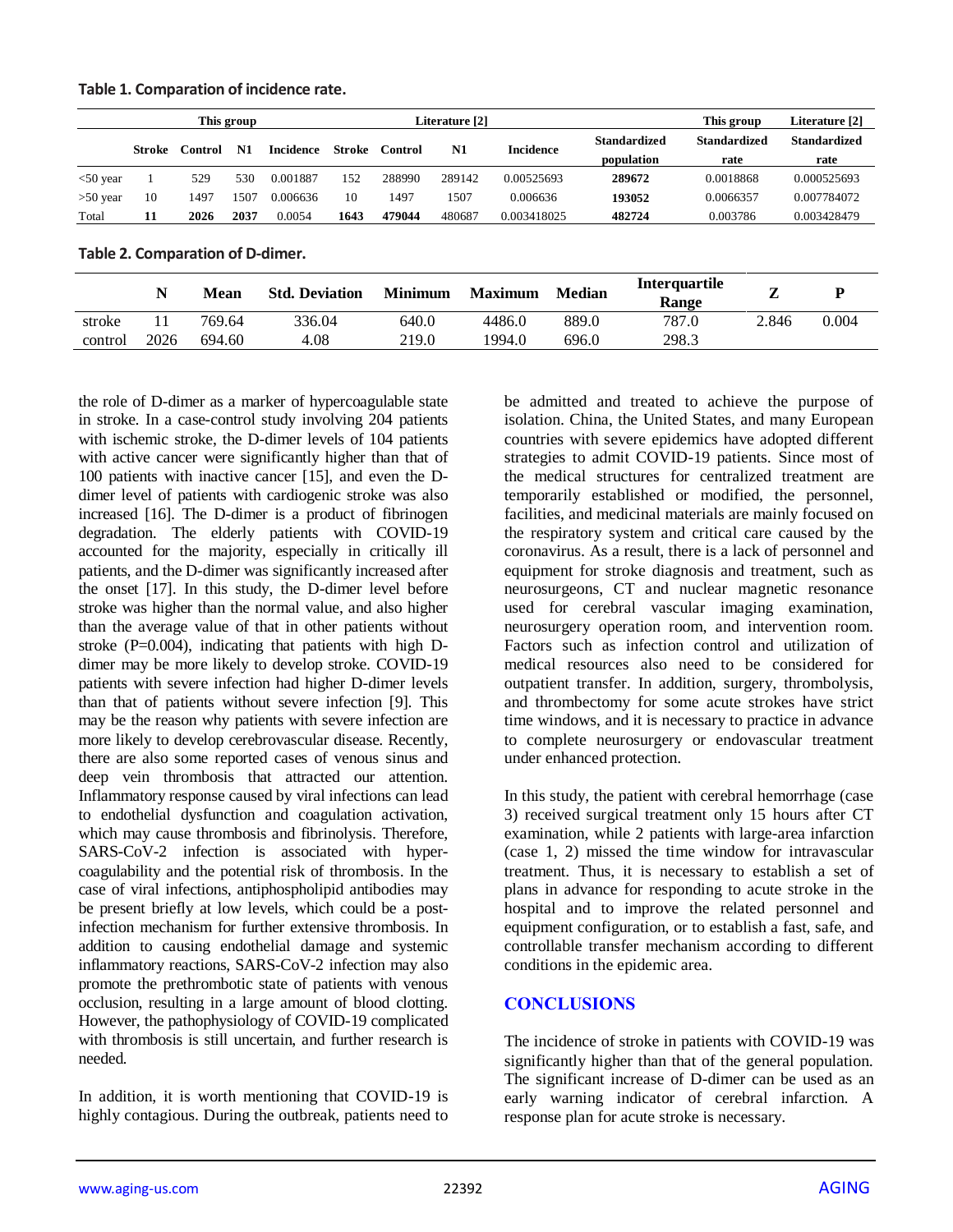#### **Limitations**

This study has several limitations. First, only 11 patients were studied, which could cause biases in clinical observation. More patients, and even other reports should be considered. Second, because CT is the only feasible means for imaging examination during the outbreak of COVID-19, the condition of cerebrovascular vessels cannot be fully assessed. Third, because most patients were still hospitalized and information regarding clinical outcomes was unavailable at the time of analysis, it was difficult to assess the effect of these neurologic manifestations on their outcome, and continued observations of the natural history of disease are needed.

# **MATERIALS AND METHODS**

#### **General information**

In this retrospective study, 11 patients with COVID-2019 combined with stroke who were admitted from February 13, 2020 to March 28, 2020 were included. It accounted for 0.54% of the 2037 (17-99 years old) patients with the coronavirus pneumonia admitted in the same period. The patients were 46-89 years old, with an average of 73.55 years old, including 5 males and 6 females; all patients were local residents of Wuhan and had a clear history of close contact with confirmed patients (Table 3).

#### **Case inclusion criteria**

1. Positive for the nucleic acid detection of the COVID-19 virus (oropharyngeal swab or blood); 2. Having been to the epidemic area or having a clear history of close contact with patients with COVID-19; 3. Confirmed diagnosis of the COVID-19 with new neurological symptoms and CT examination that showed abnormal imaging.

#### **Clinical manifestations**

According to the report from World Health Organization(WHO) and Centers for Disease Control and Prevention (CDC), patients with COVID-19 may experience a wide range of symptoms, including fever or chills, cough, shortness of breath or difficulty to breathe, fatigue, muscle or body aches, headache, loss of taste or smell, sore throat, congestion or runny nose, nausea or vomiting, and diarrhea.

All the patients in our study had onset of cough, sputum, fever (7-21 days), and presented varying degrees of respiratory dysfunction during the course of the disease. Some critically ill patients developed respiratory failure or even multiple organ failure. In the course of treatment after diagnosis, all patients experienced neurological symptoms, five patients had sudden and persistent disturbance of consciousness, ten patients had language dysfunction and limb movement disorders. Two patients experienced a disappearance of the pupil reflection, and one patient had eye movement to the left side (Table 4).

#### **Classification of COVID-19**

Mild type: the clinical symptoms were mild and no radiological manifestations of pneumonia; common type: the clinical symptoms included fever and respiratory symptoms, and had radiological manifestations of pneumonia; severe type: patients showing respiratory distress, and pulmonary imaging showed over 50% significant progress of the lesion within 24-48 hours; critical type: patients showing respiratory failure and needed mechanical ventilation, and had shock and other organ failure.

#### **Diagnostic criteria for stroke**

Based on the WHO criteria, stroke was defined as "rapidly developing clinical signs of focal (or global) disturbance of cerebral function, lasting more than 24 hours or leading to death, with no apparent cause other than that of vascular origin [18]. Because our medical institution was a designated hospital for treating the patients with COVID-19 during the pandemic, only plain CT scan was used for the imaging examination of the nervous system. Two neurologists and two neurosurgeons judged the stroke based on clinical manifestations and imaging studies: all patients had new neurological dysfunction after diagnosis of COVID-19, and abnormal intracranial changes were observed by CT examination, and the new neurological symptoms can be explained.

#### **Examination**

All patients were positive for the coronavirus nucleic acid test from pharyngeal swabs or blood. The blood lymphocyte counts and proportions of all patients were lower than normal  $(0.8\times10^9)L$  at the time of admission, and the white blood cell counts and proportions of six patients were higher than normal value  $(10\times10^{9}/L)$ . The blood D-dimer levels in all patients were higher than normal value (243 ng/mL) before neurological symptoms, and the C-reactive protein values in all patients were also higher than normal value (8000 μg/L). The chest CT of all patients showed flaky or frosted glass like- high-density shadow in lungs (Figures 1, 2), pleural effusion was seen in 2 cases (Figure 3), and no obvious abnormalities in 4 cases. The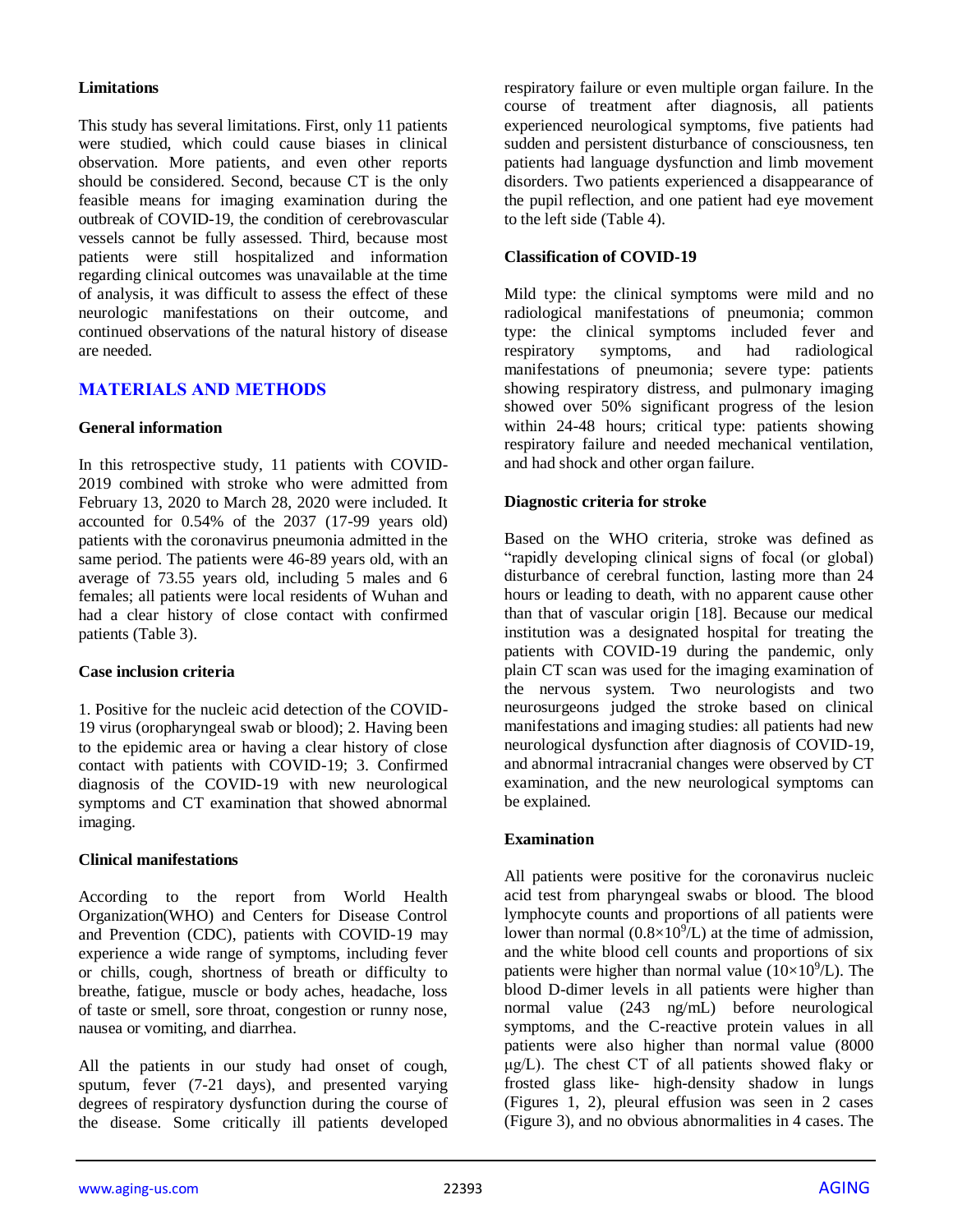|  |  | Table 3. The general information of patients. |  |  |
|--|--|-----------------------------------------------|--|--|
|--|--|-----------------------------------------------|--|--|

|         | sex    | age | <b>History of</b><br>hypertension | <b>Smoking</b> | <b>History of diabetes</b> | <b>Stroke</b><br>history | Long-term residence |
|---------|--------|-----|-----------------------------------|----------------|----------------------------|--------------------------|---------------------|
| Case 1  | female | 64  | No                                | N <sub>0</sub> | N <sub>0</sub>             | No                       | Wuhan, Hubei        |
| Case 2  | female | 81  | No                                | N <sub>0</sub> | N <sub>0</sub>             | No.                      | Wuhan, Hubei        |
| Case 3  | female | 68  | Yes                               | N <sub>0</sub> | Yes                        | No.                      | Wuhan, Hubei        |
| Case 4  | male   | 46  | Yes                               | Yes            | N <sub>o</sub>             | N <sub>0</sub>           | Wuhan. Hubei        |
| Case 5  | female | 87  | No                                | N <sub>0</sub> | N <sub>o</sub>             | N <sub>0</sub>           | Wuhan. Hubei        |
| Case 6  | male   | 70  | No                                | N <sub>0</sub> | N <sub>0</sub>             | N <sub>0</sub>           | Wuhan. Hubei        |
| Case 7  | male   | 71  | No                                | Yes            | Yes                        | No.                      | Wuhan. Hubei        |
| Case 8  | female | 89  | Yes                               | N <sub>0</sub> | N <sub>0</sub>             | No.                      | Wuhan. Hubei        |
| Case 9  | male   | 84  | No                                | N <sub>0</sub> | Yes                        | N <sub>0</sub>           | Wuhan, Hubei        |
| Case 10 | male   | 71  | Yes                               | N <sub>0</sub> | N <sub>o</sub>             | Yes                      | Wuhan. Hubei        |
| Case 11 | female | 78  | Yes                               | No             | N <sub>0</sub>             | No.                      | Wuhan, Hubei        |

#### **Table 4. Clinical information.**

|                  | <b>Respiratory</b><br>symptoms                                        | Fever          | <b>Initial</b><br>$\mathbf{D}$<br>dimer<br>(ng/ml) | Classificatio<br>n of<br>pneumonia | symptoms                                                        | Neurological Surgery/endovascula<br>r treatment | Prognosis after two weeks                                                                                                                                                                                                                                                             |
|------------------|-----------------------------------------------------------------------|----------------|----------------------------------------------------|------------------------------------|-----------------------------------------------------------------|-------------------------------------------------|---------------------------------------------------------------------------------------------------------------------------------------------------------------------------------------------------------------------------------------------------------------------------------------|
| Case 1           | Cough,<br>wheezing,<br>chest<br>tightness,<br>difficulty<br>breathing | N <sub>o</sub> | 640                                                | Critical                           | Left sided<br>hemiplegia                                        | N <sub>o</sub>                                  | Relief of respiratory symptoms<br>and improvement of hemiplegia,<br>the patient was transferred to<br>another hospital after showing<br>negative results of two nucleic<br>acid tests and positive result of<br>IgG test                                                              |
| Case 2           | Cough                                                                 | No             | 681                                                | Mild                               | Coma, right<br>sided<br>hemiplegia                              | N <sub>o</sub>                                  | Severe bacterial pneumonia,<br>coma, no improvement in<br>hemiplegia on the right limb. The<br>patient was transferred to another<br>hospital following the negative<br>results of two nucleic acid tests<br>and positive result of IgG test                                          |
| Case 3<br>Case 4 | Cough<br>Cough,<br>diarrhea                                           | Yes<br>Yes     | 981<br>792                                         | Severe<br>Mild                     | Coma<br>Light coma,<br>left upper<br>limb<br>dyskinesia         | Yes<br>N <sub>o</sub>                           | Died<br>Relief of respiratory symptoms,<br>recovery of consciousness, and<br>recovery of left upper limb<br>muscle strength compared to<br>admission. The patient was<br>discharged after showing<br>negative results of two nucleic<br>acid tests and positive result of<br>IgG test |
| Case 5           | Cough,<br>sputum,<br>chest<br>tightness,<br>shortness                 | Yes            | 4486                                               | Severe                             | Coma, right<br>facial<br>paralysis, left<br>sided<br>hemiplegia | N <sub>o</sub>                                  | Severe pneumonia, respiratory<br>failure, coma, no spontaneous<br>breathing, and no improvement,<br>the patient was discharged after<br>showing negative results of two<br>nucleic acid tests and positive<br>result of IgG test                                                      |
| Case 6           | Cough,<br>sputum,<br>chest<br>tightness                               | No             | 1481                                               | Severe                             | Coma, right<br>sided<br>hemiplegia                              | N <sub>o</sub>                                  | Drowsiness and hemiplegia on<br>the right side. lung lesions were<br>absorbed more than before, the<br>patient was transferred to another                                                                                                                                             |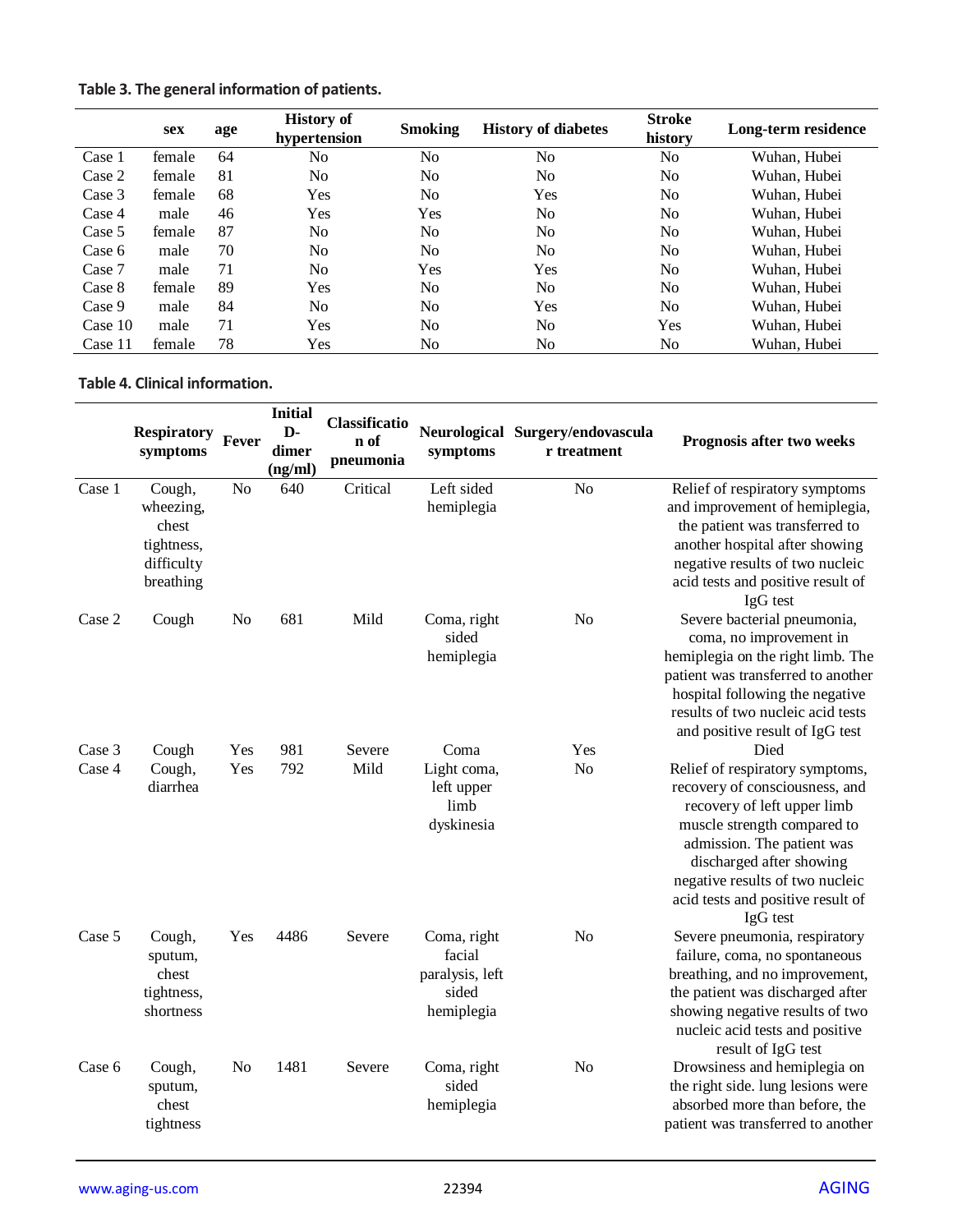| Case 7     | Fatigue,                                                | Yes | 1551 | Severe   | Reduced                                                                                                                         | No             | and positive result of IgG test<br>Limb muscle strength were                                                                                                                                                                                                        |
|------------|---------------------------------------------------------|-----|------|----------|---------------------------------------------------------------------------------------------------------------------------------|----------------|---------------------------------------------------------------------------------------------------------------------------------------------------------------------------------------------------------------------------------------------------------------------|
|            | chest<br>tightness                                      |     |      |          | right limb<br>muscle<br>strength                                                                                                |                | recovered from the previous<br>condition, there was still fatigue<br>and chest tightness, the patient<br>was transferred to another<br>hospital after showing negative<br>results of two nucleic acid tests<br>and positive result of IgG test                      |
| Case 8     | Expectoratio<br>n, wheezing,<br>difficulty<br>breathing | Yes | 737  | Critical | Reduced left<br>limb muscle<br>strength                                                                                         | No             | Muscle strength of the limb was<br>recovered from the previous<br>condition, there was still fatigue<br>and chest tightness. The patient<br>showed positive result of nucleic<br>acid test and is under treatment                                                   |
| Case 9     | Cough,<br>fatigue                                       | No  | 897  | Common   | Numbness<br>and reduced<br>muscle<br>strength on<br>right limb                                                                  | No             | Cough and fatigue were<br>improved, right limb muscle<br>strength was recovered compared<br>to hospital admission, the patient<br>was discharged after showing<br>negative results of 2 nucleic acid<br>tests and positive result of IgG<br>test                    |
| Case<br>10 | Cough,<br>shortness                                     | Yes | 694  | Severe   | Reduced<br>right limb<br>muscle<br>strength<br>(cerebral<br>hemorrhage<br>surgery 11<br>years ago,<br>left sided<br>hemiplegia) | N <sub>o</sub> | Cough and shortness were<br>improved, muscle strength on the<br>right limb was recovered<br>compared to admission. The<br>patient was discharged after<br>showing negative results of 2<br>nucleic acid tests and positive<br>result of IgG test                    |
| Case<br>11 | Cough,<br>fatigue                                       | Yes | 889  | Common   | numbness<br>and dullness<br>of left upper<br>limb                                                                               | N <sub>o</sub> | Cough and fatigue were<br>improved, the numbness and dull<br>sensation of left upper limb were<br>recovered compared to<br>admission. The patient was<br>discharged after showing<br>negative results of 2 nucleic acid<br>tests and positive result of IgG<br>test |

head CT imaging indicated that one patient had brainstem hemorrhage with ventricular cast and hydrocephalus (Figure 4), two patients had a large area of uniform low-density shadow on the frontotemporal lobe on the head CT (Figure 5), four patients had multiple flaky low-density shadow on the parietal lobe (Figure 6), one patient showed flaky low-density shadow in the pons (Figure 7), and three patients could see point-like low density shadow in basal ganglia (Figure 8).

All patients were given different levels of oxygen support treatment (low flow oxygen intake, high flow oxygen intake, non-invasive ventilator-assisted breathing, endotracheal intubation ventilator-assisted breathing) at different stages according to their condition after admission, and were given antiviral treatment with Abidor and Chinese medicine for symptom improvement. After the occurrence of neurological symptoms, a patient with brain stem hemorrhage with break through into the ventricle was

hospital after showing negative results of two nucleic acid tests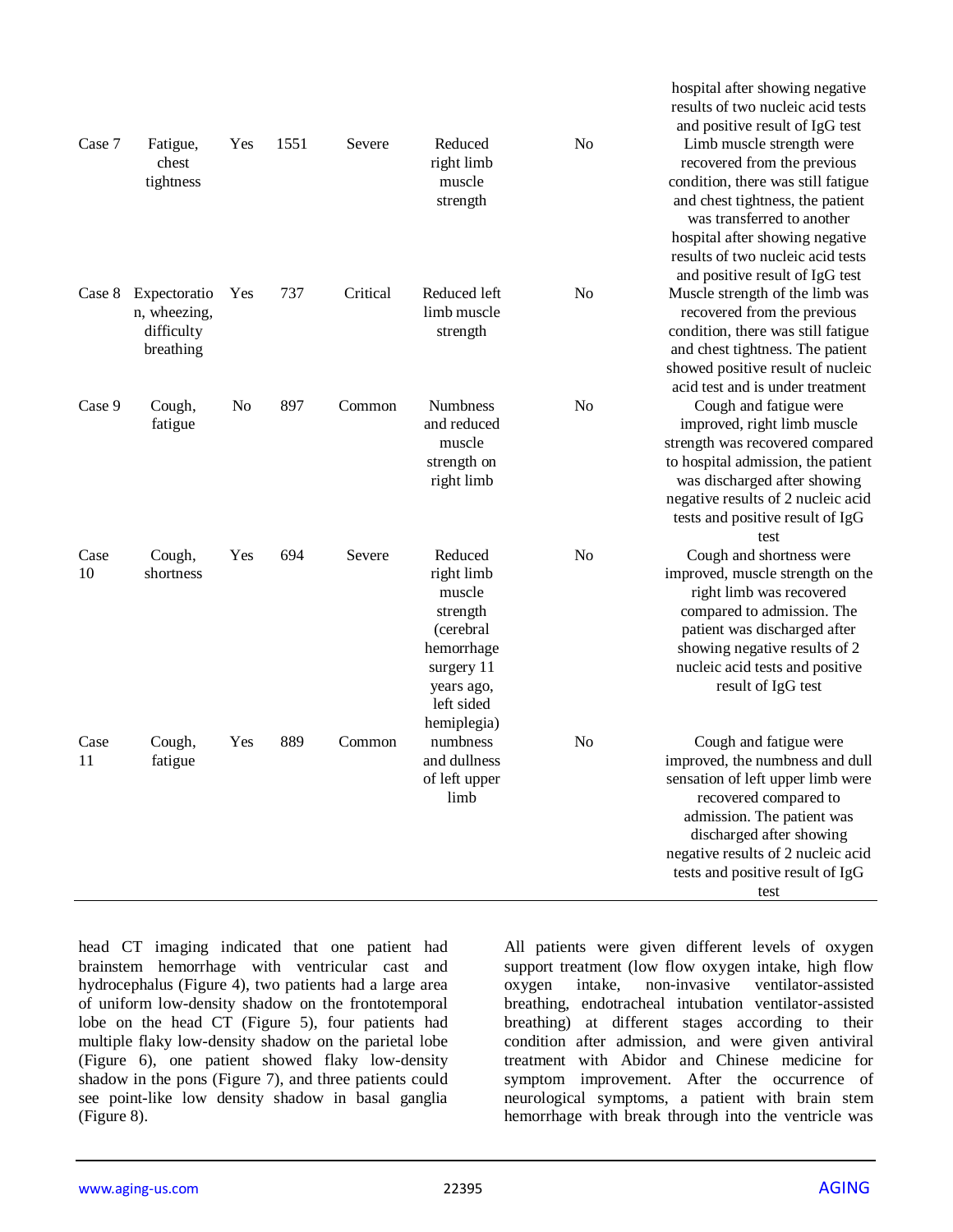given bilateral ventricle drainage surgery 15 hours after hemorrhage was found, and other patients with ischemic stroke were given strict blood pressure control, atorvastatin calcium, clopidogrel, and aspirin treatment,



**Figure 1. Case 4, flaky or frosted glass like- high-density shadow in both lungs.**



**Figure 2. Case 5, focal high-density shadow in right lung.**



**Figure 3. Case 6, flaky or frosted glass like- high-density shadow in both lungs with pleural effusion in left lung.**

meantime the relevant indicators of embolism were closely checked.

#### **Statistical analysis**

The age-standardized incidence of stroke was compared (Table 1). Differences between our cases and literature reports were analyzed by Pearson Chi-Square Test. For the D-dimer level of inpatients, median and Interquartile Range were used for data that were not normally distributed. Categorical variables were compared by



**Figure 4. Case 3, head CT imaging: one patient had brainstem hemorrhage with ventricular cast and hydrocephalus.**



**Figure 5. Case 2, a large area of uniform low-density shadow on the left frontotemporal lobe.**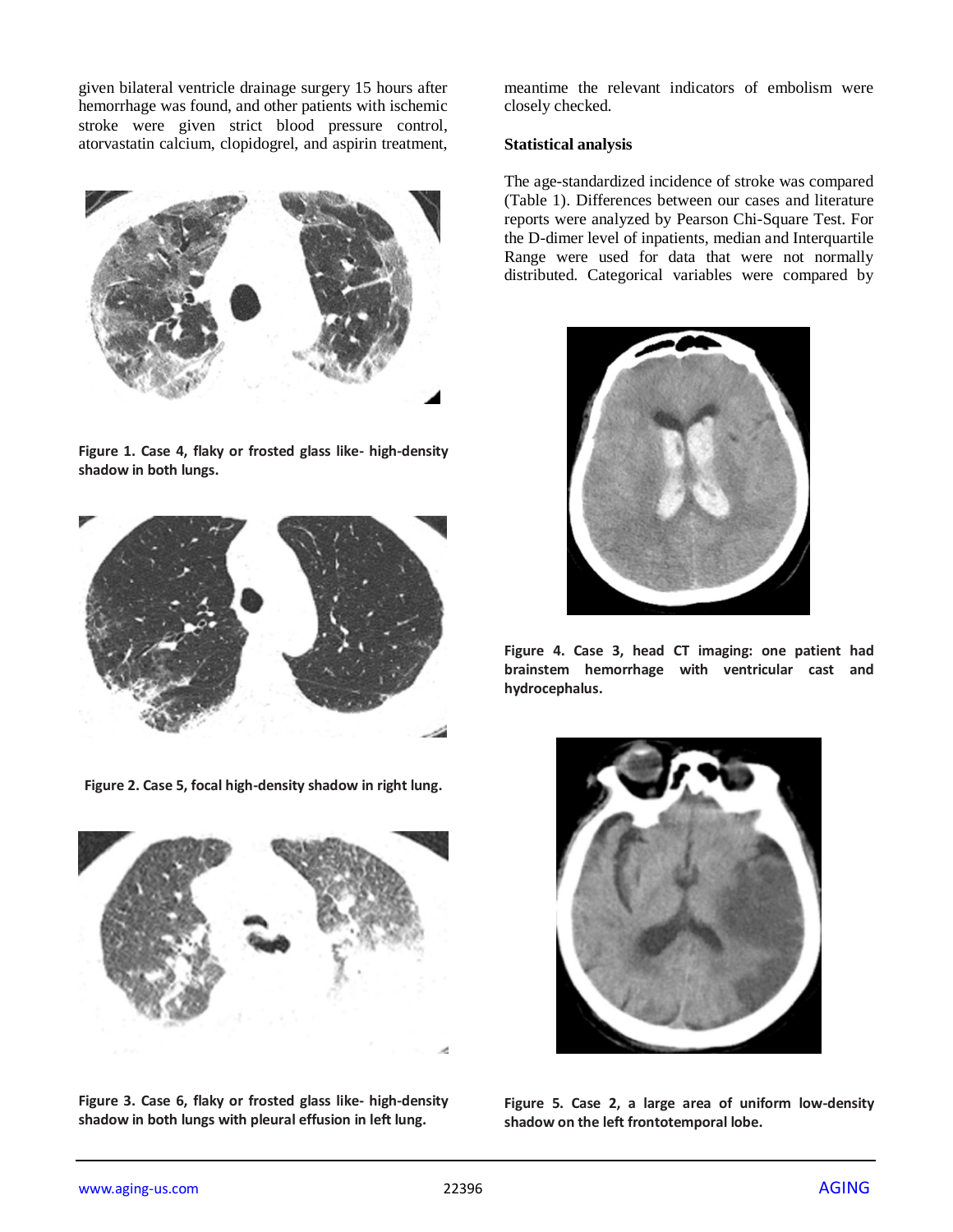

**Figure 6. Case 6 multiple flaky low-density shadow on the parietal lobe.**



**Figure 7. Case 5, flaky low-density shadow in the pons.**



**Figure 8. Case 11 point-like low density shadow in basal ganglia.**

Mann-Whitney Test. All statistical analyses were performed using SPSS 22.0.

# **AUTHOR CONTRIBUTIONS**

Jingyu Chen: clinical data collection, literature reviewing and writing paper. Yazhou Wu: statistical analysis. Zhi Chen: stroke specialist, reviewing paper. Bin Yi: specialist in critical care medicine, providing case information. Lili Zhang: neurologist, providing case information. Changlin Yin: specialist in critical care medicine, providing case data, reviewing paper. Hua Feng: neuroscience specialist, reviewing paper. All authors have read and approved the final manuscript.

# **CONFLICTS OF INTEREST**

The authors declare no conflicts of interest.

# **REFERENCES**

1. Lozano R, Naghavi M, Foreman K, Lim S, Shibuya K, Aboyans V, Abraham J, Adair T, Aggarwal R, Ahn SY, Alvarado M, Anderson HR, Anderson LM, et al. Global and regional mortality from 235 causes of death for 20 age groups in 1990 and 2010: a systematic analysis for the global burden of disease study 2010. Lancet. 2012; 380:2095–128.

[https://doi.org/10.1016/S0140-6736\(12\)61728-0](https://doi.org/10.1016/S0140-6736(12)61728-0) PMI[D:23245604](https://pubmed.ncbi.nlm.nih.gov/23245604)

2. Wang W, Jiang B, Sun H, Ru X, Sun D, Wang L, Wang L, Jiang Y, Li Y, Wang Y, Chen Z, Wu S, Zhang Y, et al, and NESS-China Investigators. Prevalence, incidence, and mortality of stroke in China: results from a nationwide population-based survey of 480 687 adults. Circulation. 2017; 135:759–71.

<https://doi.org/10.1161/CIRCULATIONAHA.116.025250> PMI[D:28052979](https://pubmed.ncbi.nlm.nih.gov/28052979)

- 3. World Health Organization. Director-General's remarks at the media briefing on 2019-nCoV on 11 February 2020. (February 12, 2020). [https://www.who.int/](https://www.who.int/dg/speeches/detail/who-director-general-s-remarks-at-the-media-briefing-on-2019-ncov-on-11-february-2020) [dg/speeches/detail/who-director-general-s-remarks](https://www.who.int/dg/speeches/detail/who-director-general-s-remarks-at-the-media-briefing-on-2019-ncov-on-11-february-2020)[at-the-media-briefing-on-2019-ncov-on-11-february-](https://www.who.int/dg/speeches/detail/who-director-general-s-remarks-at-the-media-briefing-on-2019-ncov-on-11-february-2020)[2020](https://www.who.int/dg/speeches/detail/who-director-general-s-remarks-at-the-media-briefing-on-2019-ncov-on-11-february-2020)
- 4. Vangen-Lønne AM, Wilsgaard T, Johnsen SH, Løchen ML, Njølstad I, Mathiesen EB. Declining incidence of ischemic stroke: what is the impact of changing risk factors? the tromsø study 1995 to 2012. Stroke. 2017; 48:544–50.

<https://doi.org/10.1161/STROKEAHA.116.014377> PMI[D:28188260](https://pubmed.ncbi.nlm.nih.gov/28188260)

5. Oxley TJ, Mocco J, Majidi S, Kellner CP, Shoirah H, Singh IP, De Leacy RA, Shigematsu T, Ladner TR, Yaeger KA, Skliut M, Weinberger J, Dangayach NS, et al. Large